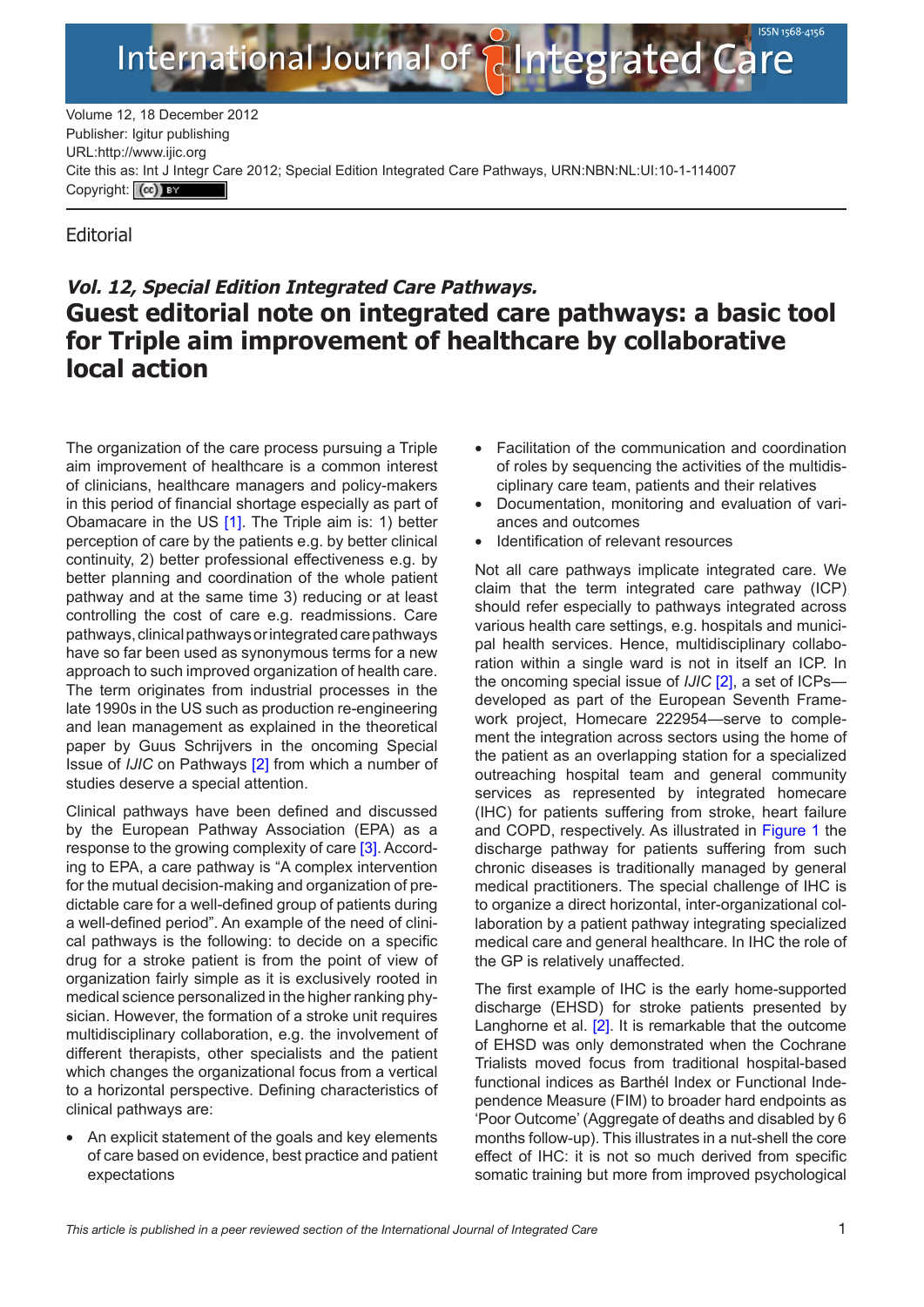

<span id="page-1-0"></span>**Figure 1.** The IHC patient pathway.

coping. The next example of IHC addresses patients suffering from heart failure (HF) as presented by Jaarsma et al. [\[2\].](#page-2-0) Also regarding HF is the core issue better mental coping rather than specific somatic training as seen from the fact that the primary outcome is a reduction in the risk of all-cause-readmission rather than specific readmission for HF. The third and last example of better coping by IHC addresses COPD pre-sented by Alonso et al. [\[2\].](#page-2-0) In this case is it nearly selfevident that the anxiety component of exacerbations is a critical cause for readmissions. So, self-management education in the handling of exacerbations in the homesetting in combination with the security provided by a hotline to a well-known nurse explains the reduction in the risk of readmissions by IHC for COPD.

As a forerunner of [\[2\]](#page-2-0) the referenced papers on IHC an independent review by Tummers et al. of the economic evidence on integrated care for stroke patients was published in the IJIC July–September 2012 issue [\[4\].](#page-2-0) Three different models of integrated care for stroke patients were reviewed: 1) Stroke units are more expensive than conventional care, but improve health outcomes; as an alternative 2) Home-based Stroke rehabilitation is unlikely to give cost-savings, but improves health outcomes; 3) Early home-supported Discharge (EHSD) as a kind of integrated middle model is the only model both reducing costs and as demonstrated by Langhorne et al. [\[2\]](#page-2-0) improves health outcomes, too. So, the health economic dominance of IHC (Win-Win-situation for both patients and society) as concluded by the Homecare-project is directly supported by the independent study of Tummers et al. [\[4\]](#page-2-0).

Other ICP than IHC may benefit patients, too! A survey among 120 patients on changes in lifestyle habits since attending a new Hepatitis C clinic is reported by Horwitz et al. [\[2\]](#page-2-0). Respondents who had attended the clinic for more than 6 months by this new pathway were significantly more likely to commence Hepatitis C treatment over the next 5 years.

It takes new knowledge and skills of staff inexperienced in such collaborative working to understand the factors at stake, e.g. self-management of horizontal coordination of multidisciplinary skills. Development of generic service delivery strategies seems difficult as local implementation projects will be greatly influenced by their local cultural, financial and political contexts. However, EPA has presented a strategy for the proper use of clinical pathways. The idea is that a complete pathway product should have four distinct and inter-related levels, see [Figure 2](#page-1-1) [\[3\].](#page-2-0) The IHC pathways are described in practical, non-normative guides focusing on: 1) What´s the typical pathway phases and activities? 2) What's the evidence? 3) For which patients and with which outcomes? 4) With which content and dose? 5) What staff competences are required? The practical IHC guides presented above are examples of 'Model pathways'.

A follow-up to Homecare 222954 focuses the local operation of IHC which differs substantially from the model pathway:

- In high-income countries with tax-financed health care as in Northern and Western Europe the primary local challenge is to establish good collaborative relations between hospitals and the surrounding municipalities
- In Southern Europe lacking municipal welfare-resources, the local challenge seems to be to establish good hospital-based homecare-units to advance from a relative low quality to the level of best international practice in one developmental step.
- In private insurance-based healthcare systems in Central Europe, e.g. Germany and the Netherlands, the local challenge seems to be to establish



<span id="page-1-1"></span>Figure 2. Four distinct interactive levels of pathway development [\[3\]](#page-2-0).